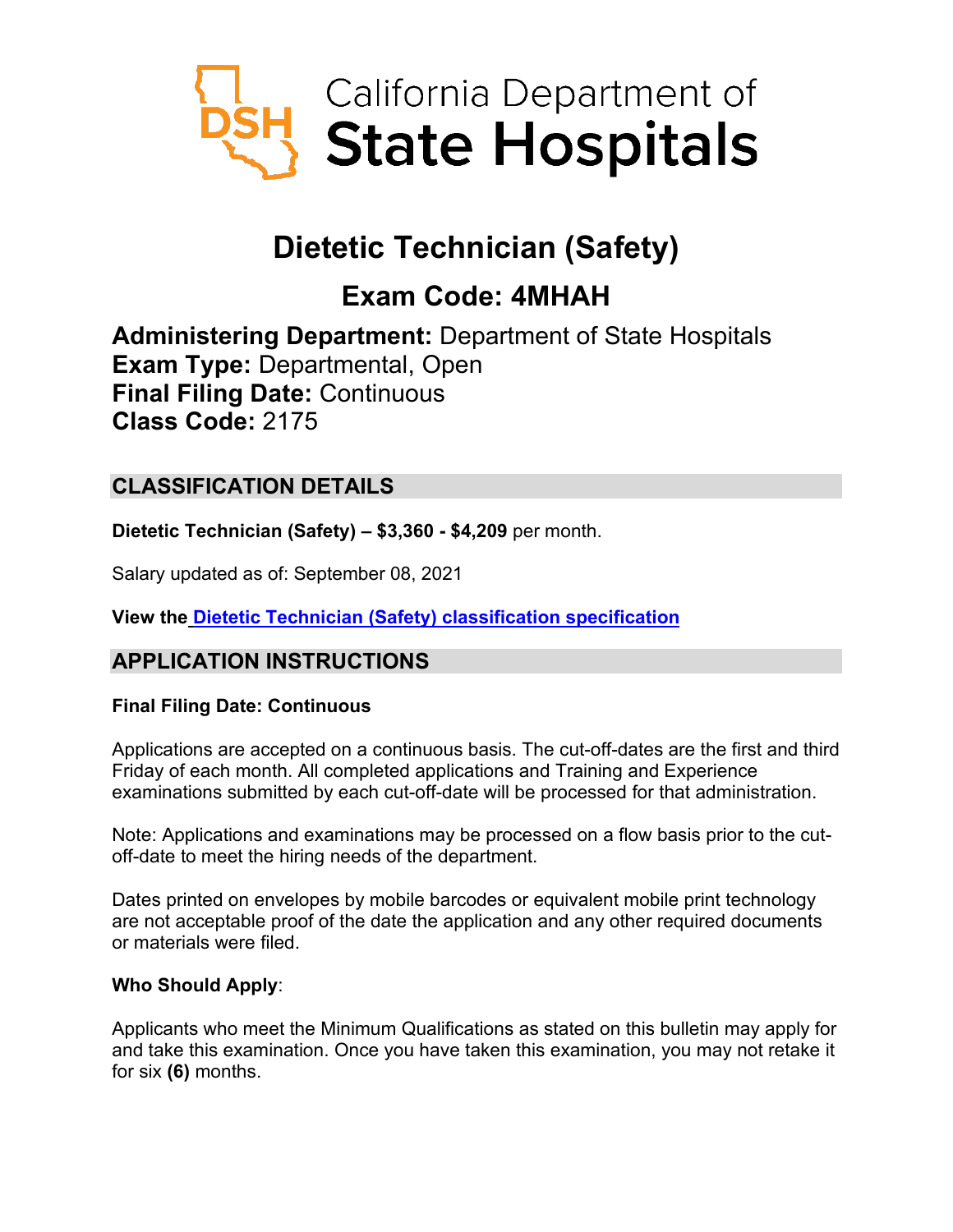Unless otherwise stated on this bulletin, you must meet the Minimum Qualifications by the Final Filing Date or cut-off-date stated above.

#### **How to Apply**:

**Step 1.** Applicants are required to submit an **Examination Application (STD 678)**, found at [www.calcareers.ca.gov,](http://www.calcareers.ca.gov/) either by mail, in person, or via email to the address listed below.

**Step 2.** Once your application has been submitted, you must complete the **Training and Experience (T&E)** following the instructions below under, **Taking the Examination.**

**Applicants must complete Steps 1 and 2 by each cut-off date. Failure to do so will result in a delay in the examination process.**

**The preferred method to apply is by emailing your STD 678 to:**

**[DieteticTechnicianSafety@dsh.ca.gov](mailto:DieteticTechnicianSafety@dsh.ca.gov)**

#### **Electronic signatures are acceptable.**

Indicate the Classification on your Examination Application (STD 678).

You may apply by mail or in person to: Department of State Hospitals – Sacramento Attn: Selection Services Unit, MS-14 1215 O Street Sacramento, CA 95814

Indicate the Classification on your Examination Application (STD 678).

In person hours: Monday through Friday, 8am to 5pm (excluding State holidays)

#### **Special Testing Arrangements:**

If you require assistance or alternative testing arrangements due to a disability, please contact the testing department listed in the Contact Information section of this bulletin.

## **MINIMUM QUALIFICATIONS**

All applicants must meet the education and/or experience requirements as stated on this exam bulletin to be accepted into the examination. Part-time or full-time jobs, regardless of whether paid or volunteer positions, and inside or outside California state service will count toward experience.

Bulletin Date: 2/14/2022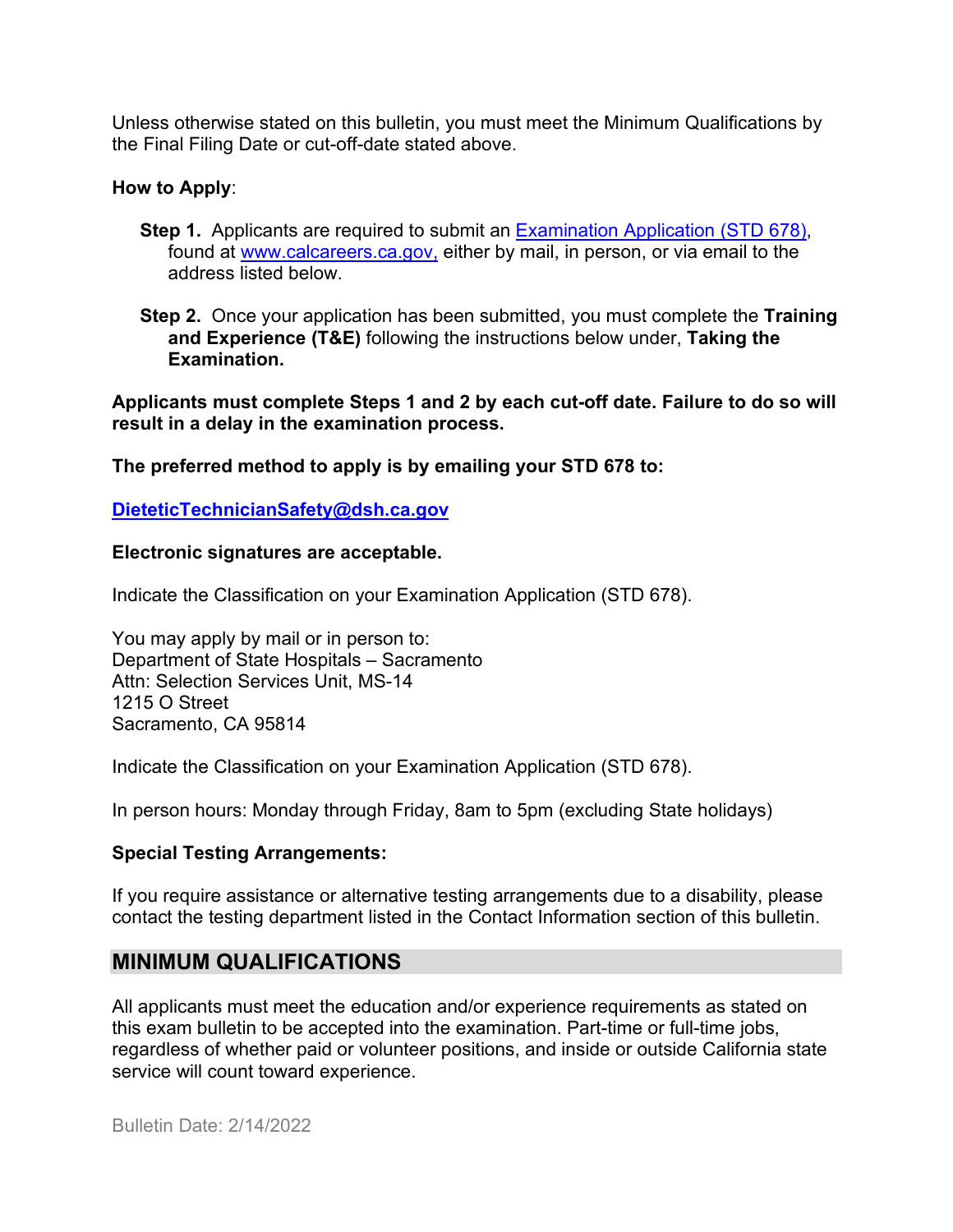## **Either I**

Registration with the Commission on Dietetic Registration, the credentialing agency for the Academy of Nutrition and Dietetics;

## **Or II**

Education: Completion of an Accreditation Council for Education in Nutrition and Dietetics approved Dietetic Technician Program, with emphasis in nutritional care or food service management,

### **and**

Experience: Six months of experience in the practice of dietetics in a health care, school, or residential care setting. (A Baccalaureate degree from an accredited college or university or equivalent degree approved by the Bureau for Private Postsecondary Vocational Education under the provisions of the California Education Code Division 10, Part 59, Chapter 8, which meets the academic requirements as approved by the Council for Education in Nutrition and Dietetics may be substituted for the required experience.) (Applicants who have completed 30 course units of the required education will be admitted to the examination but must complete the education and experience requirements in full before they will be considered eligible for appointment.)

# **POSITION DESCRIPTION**

Under the direction of a Dietetics Assistant Director, the Dietetic Technician (Safety) is responsible for assisting Registered Dietitians in the development and implementation of nutritional care plans; monitoring clients' or patients' tolerance and acceptance of the diet; developing and presenting training programs for food service staff; and doing other related work.

# **DISTINGUISHING CHARACTERISTICS**

This class is distinguished from the Dietetic Technician classification by the custody requirements imposed by the forensic nature of the clients or patients in State facilities and by the security features of these facilities.

# **EXAMINATION SCOPE**

This examination consists of the following components:

**Training and Experience Evaluation –** Weighted 100% of the final score. The exam will consist solely of a **Training and Experience Evaluation.** To obtain a position on the eligible list, a minimum score of 70% must be received.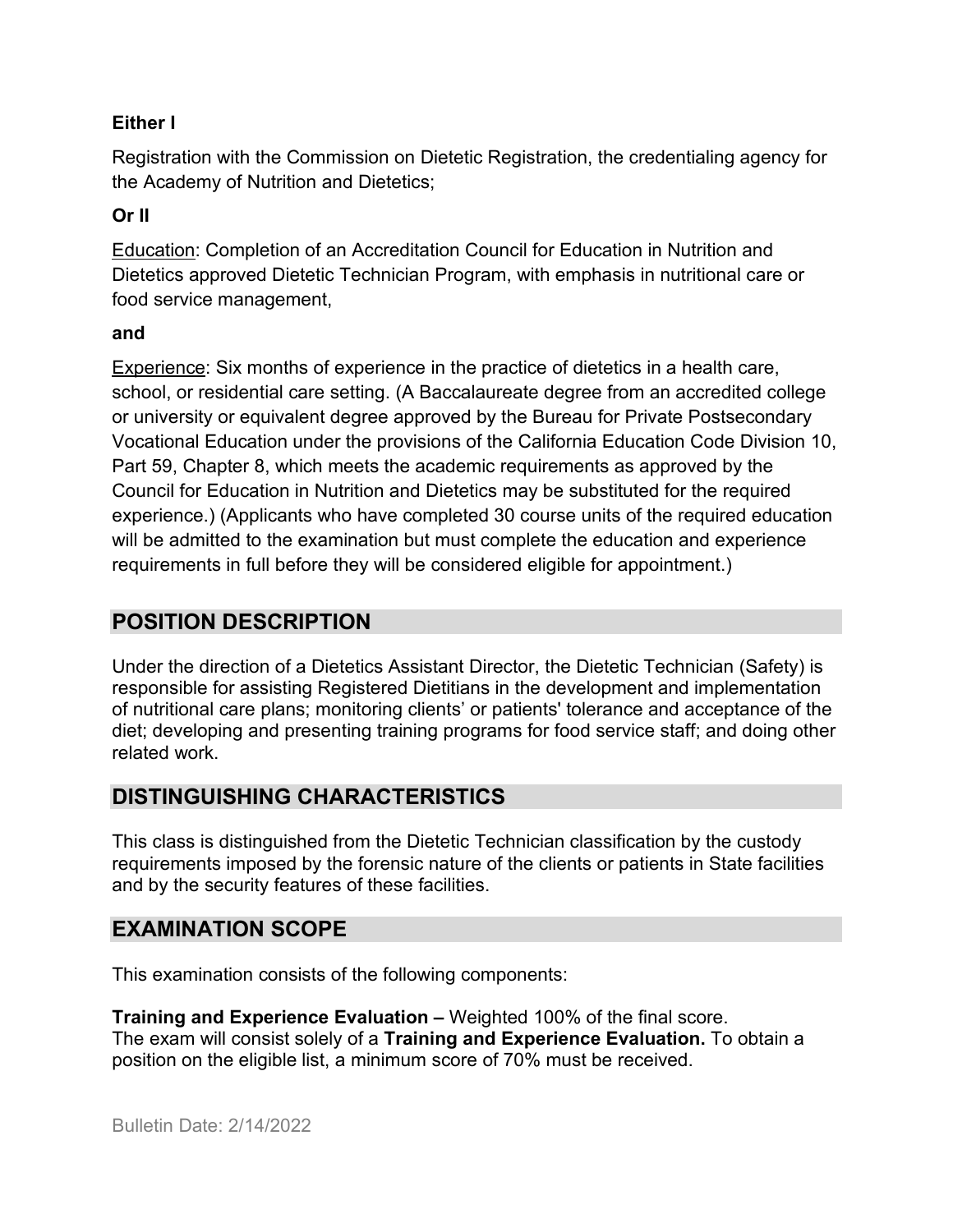In addition to evaluating applicants' relative knowledge, skills, and ability, as demonstrated by quality and breadth of education and/or experience, emphasis in each exam component will be measuring competitively, relative job demands, each applicant's:

### **Knowledge of:**

- 1. Principles, practices, and theories of nutrition and dietetics.
- 2. Methods of planning, preparing, and serving food to a large number of persons.
- 3. Special dietary requirements of mentally or developmentally disabled persons and other client or patient groups.

### **Ability to:**

- 1. Apply the principles and practices of nutrition and dietetics.
- 2. Communicate nutritional data to the health care team and food service employees.
- 3. Keep records and prepare reports.
- 4. Analyze situations accurately and adopt an effective course of action.

### **Special Personal Characteristics:**

1. Sympathetic understanding of and willingness to work with the client or patient population of a State institution.

#### **Special Physical Characteristics:**

1. Possession and maintenance of sufficient strength, agility, and endurance to perform during physically, mentally, and emotionally stressful and emergency situations encountered on the job without endangering their health and well-being or that of fellow employees, clients, patients, or the public.

# **ELIGIBLE LIST INFORMATION**

A Departmental, Open eligible list for the **Dietetic Technician (Safety)** classification will be established for:

#### **Department of State Hospitals**

The names of **successful** competitors will be merged onto the eligible list in order of final score regardless of exam date. Eligibility expires **12 months** after it is established. Applicants must then retake the examination to reestablish eligibility.

Veterans' Preference will be granted for this examination. In accordance with Government Codes 18973.1 and 18973.5, whenever any veteran, or widow or widower of a veteran achieves a passing score on an open examination, he or she shall be ranked in the top rank of the resulting eligible list.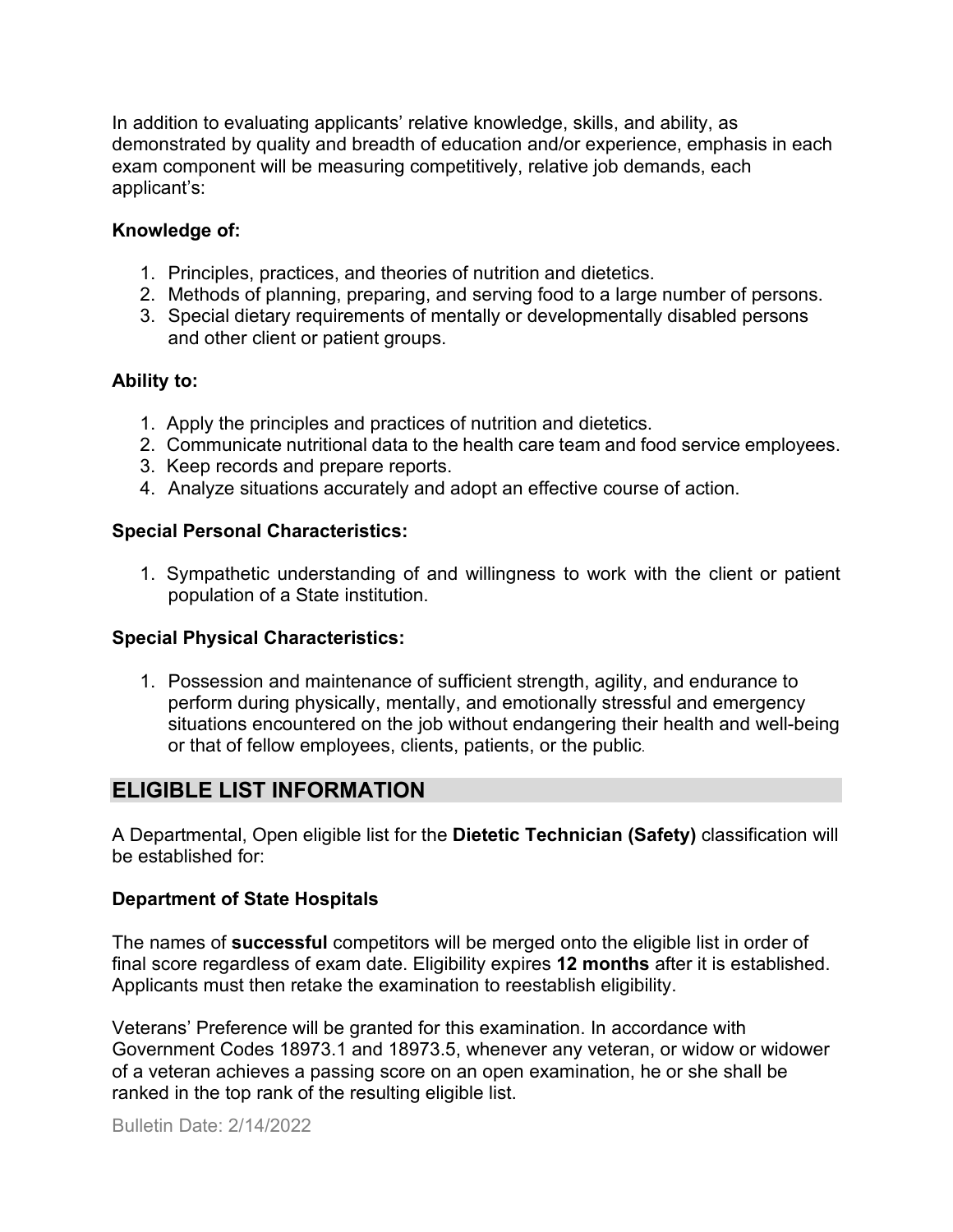Veterans status is verified by the California Department of Human Resources (CalHR). Information on this program and the Veterans' Preference Application (Std. form 1093) is available online at the following website:

<https://www.jobs.ca.gov/CalHRPublic/Landing/Jobs/VeteransInformation.aspx>

Additional information on veteran benefits is available at the Department of Veterans Affairs.

Career credits are not granted for examinations administered on an Open or Promotional basis.

# **PREPARING FOR THE EXAMINATION**

Here is a list of suggested resources to have available prior to taking the exam.

- 1. **Employment History:** Employment dates, job titles, organization names and addresses, names of supervisors or persons who can verify your job responsibilities, and phone numbers of persons listed above.
- 2. **Education:** School names and addresses, degrees earned, dates attended, courses taken (verifiable on a transcript), persons or office who can verify education, and phone numbers of persons or offices listed above.
- 3. **Training:** Class titles, certifications received, names of persons who can verify your training, and phone numbers of persons listed above.

# **TAKING THE EXAMINATION**

**Step 1. Submit your STD 678 (email preferred: [DieteticTechnicianSafety@dsh.ca.gov\)](mailto:DieteticTechnicianSafety@dsh.ca.gov) then IMMEDIATELY go to Step 2.**

**Step 2. [Click on this link to take the Dietetic Technician \(Safety\) examination.](https://www.surveymonkey.com/r/RZZ68BC)**

**Applicants must complete Steps 1 and 2 by each cut-off date. Failure to do so will result in a delay in the examination process.**

## **TESTING DEPARTMENTS**

Department of State Hospitals

# **CONTACT INFORMATION**

Questions relating to this exam should be directed to:

Department of State Hospitals

Bulletin Date: 2/14/2022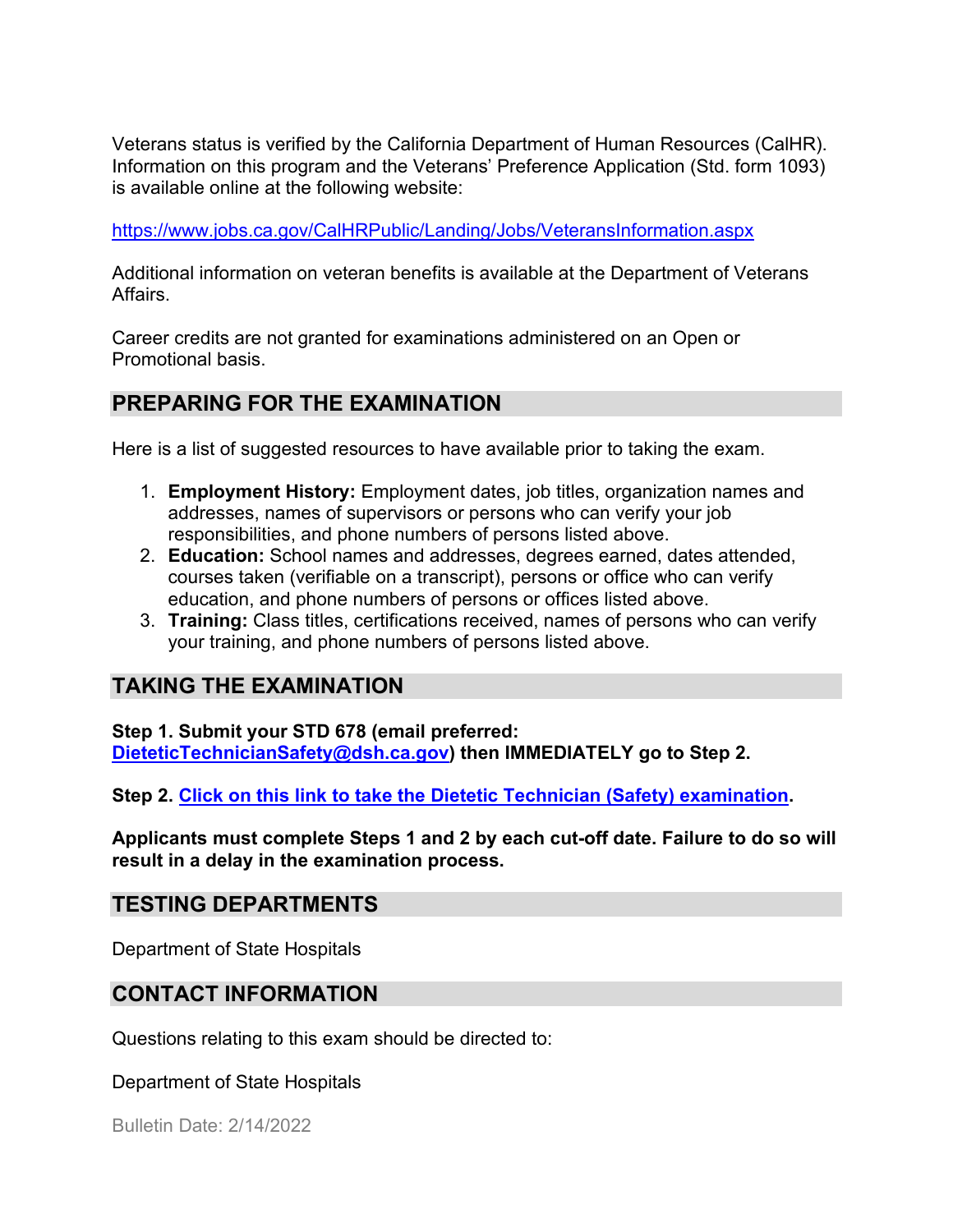Selection Services Unit Monday through Friday, 8am to 5pm (excluding State Holidays) Phone: 916-651-8832 Email: **[DieteticTechnicianSafety@dsh.ca.gov](mailto:DieteticTechnicianSafety@dsh.ca.gov)**

California Relay Service: 1-800-735-2929 (TTY), 1-800-735-2922 (Voice). TTY is a Telecommunications Device for the Deaf, and is reachable only from phones equipped with a TTY Device.

## **EQUAL OPPORTUNITY EMPLOYER**

The State of California is an equal opportunity employer to all, regardless of age, ancestry, color, disability (mental and physical), exercising the right of family care and medical leave, gender, gender expression, gender identity, genetic information, marital status, medical condition, military or veteran status, national origin, political affiliation, race, religious creed, sex (includes pregnancy, childbirth, breastfeeding, and related medical conditions), and sexual orientation.

## **DRUG-FREE STATEMENT**

It is an objective of the State of California to achieve a drug-free State work place. Any applicant for State employment will be expected to behave in accordance with this objective, because the use of illegal drugs is inconsistent with the law of the State, the rules governing civil service, and the special trust placed in public servants.

## **GENERAL INFORMATION**

Examination and/or Employment Application (STD 678) forms are available at the California Department of Human Resources, local offices of the Employment Development Department, and through your CalCareer Account at the following website:

#### **http://www.CalCareers.ca.gov/**

If you meet the requirements stated on this examination bulletin, you may take this examination, which is competitive. Possession of the entrance requirements does not assure a place on the eligible list. Your performance in the examination described in this bulletin will be rated against a predetermined job-related rating, and all applicants who pass will be ranked according to their score.

The Department of State Hospitals reserves the right to revise the examination plan to better meet the needs of the service, if the circumstances under which this examination was planned change. This examination may be canceled by the Department of State Hospitals at any time prior to the establishment of the employment list. Such revision or